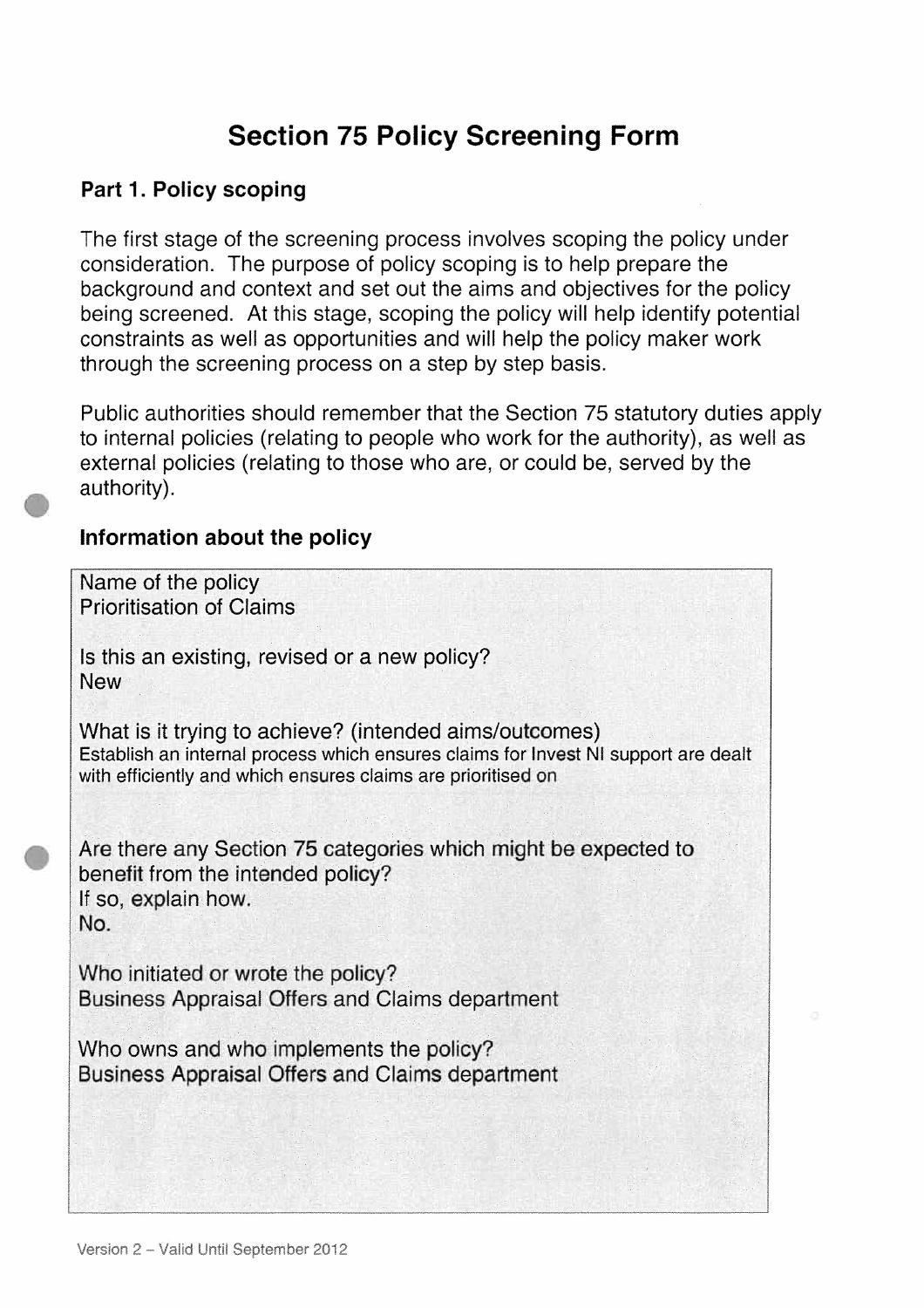## Implementation factors

Are there any factors which could contribute to/detract from the intended aim/outcome of the policy/decision?

None anticipated

If yes, are they financial legislative  $\mathcal{L}$ III other, please specify

#### Main stakeholders affected

Who are the internal and external stakeholders (actual or potential) that the policy will impact upon?

staff



service users

other public sector organisations

voluntary/community/trade unions

other, please specify

# Other policies with a bearing on this policy

• what are they?

Programme for Government

• who owns them? NI Assembly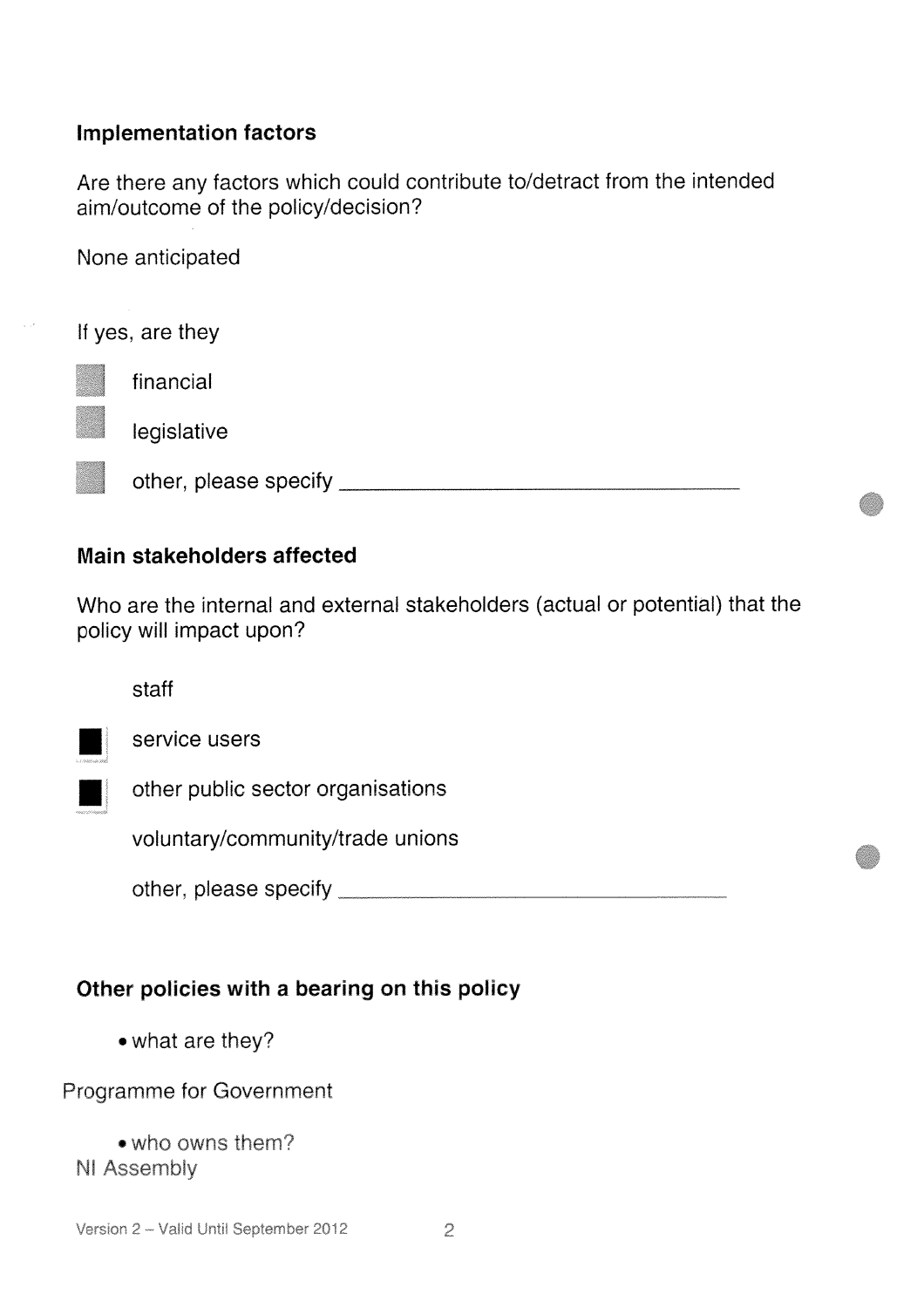### Available evidence

Evidence to help inform the screening process may take many forms. Public authorities should ensure that their screening decision is informed by relevant data.

What evidence/information (both qualitative and quantitative) have you gathered to inform this policy? Specify details for each of the Section 75 categories.

| <b>Section 75</b><br>category | <b>Details of evidence/information</b>                                                                                                                                                      |
|-------------------------------|---------------------------------------------------------------------------------------------------------------------------------------------------------------------------------------------|
| <b>ALL</b>                    | No evidence affecting specific groups has been gathered, this is<br>an internal policy aiming to bring improved efficiency to the<br>processing of claims, on a 'first in first out' basis. |

#### Needs, experiences and priorities

Taking into account the information referred to above, what are the different needs, experiences and priorities of each of the following categories, in relation to the particular policy/decision? Specify details for each of the Section 75 categories

| <b>Section 75</b><br>category | Details of needs/experiences/priorities |  |
|-------------------------------|-----------------------------------------|--|
| Religious<br>belief           | <b>None</b>                             |  |
| Political<br>opinion          | <b>None</b>                             |  |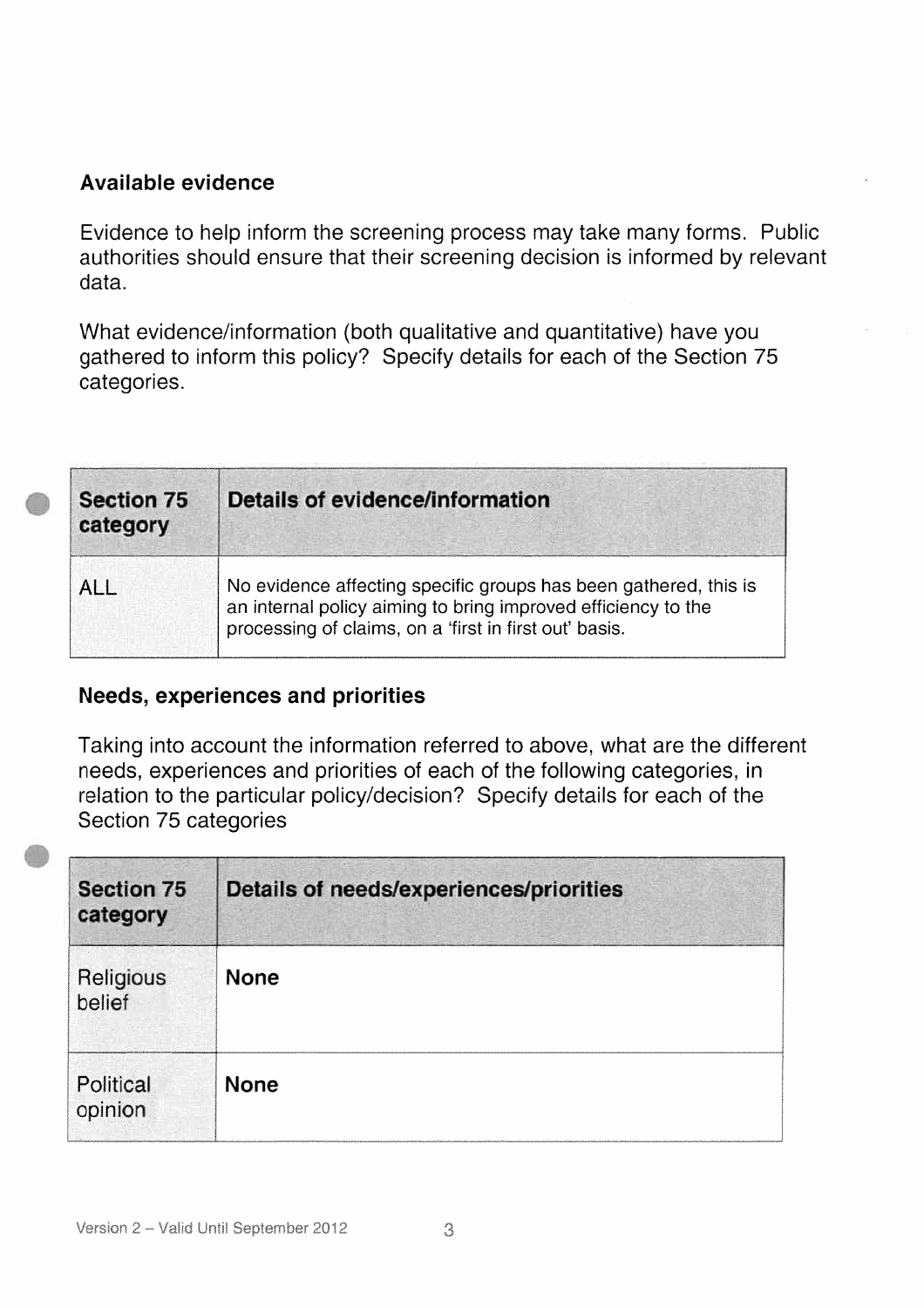| Racial group                  | <b>None</b> |
|-------------------------------|-------------|
| Age                           | <b>None</b> |
| <b>Marital status</b>         | <b>None</b> |
| Sexual<br>orientation         | <b>None</b> |
| Men and<br>women<br>generally | <b>None</b> |
| <b>Disability</b>             | <b>None</b> |
| Dependants                    | <b>None</b> |

# Part 2. Screening questions

#### Introduction

In making a decision as to whether or not there is a need to carry out an equality impact assessment, the public authority should consider its answers to the questions <sup>1</sup> -4 which are given on pages 66-68 of this Guide

If the public authority's conclusion is none in respect of all of the Section 75 equality of opportunity and/or good relations categories, then the public authority may decide to screen the policy out. If a policy is 'screened out' as having no relevance to equality of opportunity or good relations, a public authority should give details of the reasons for the decision taken.

If the public authority's conclusion is **major** in respect of one or more of the Section 75 equality of opportunity and/or good relations categories, then consideration should be given to subjecting the policy to the equality impact assessment procedure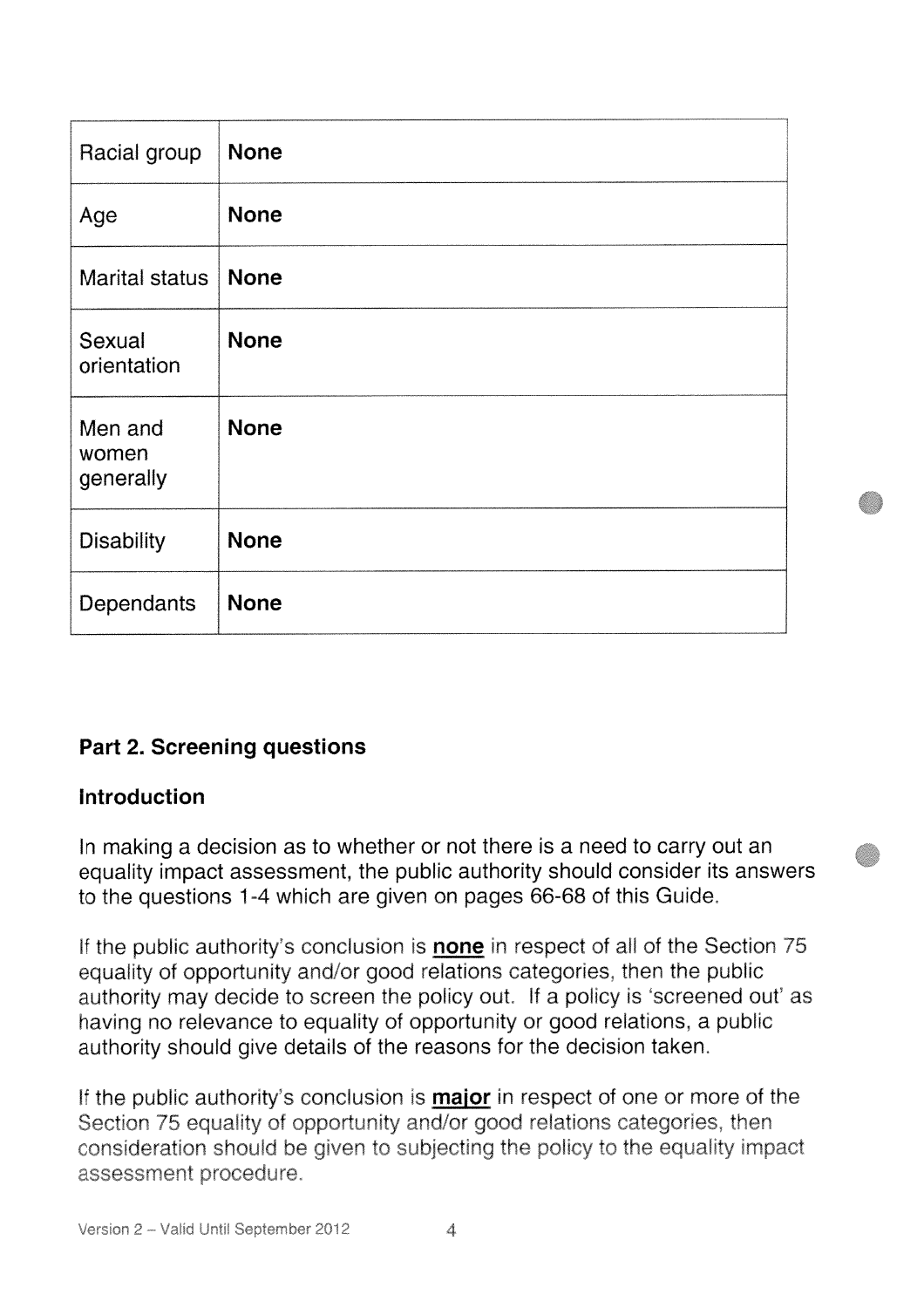If the public authority's conclusion is **minor** in respect of one or more of the Section 75 equality categories and/or good relations categories, then consideration should still be given to proceeding with an equality impact assessment, or to:

- measures to mitigate the adverse impact; or
- the introduction of an alternative policy to better promote equality of opportunity and/or good relations.

# In favour of a 'major' Impact

- a) The policy is significant in terms of its strategic importance;
- b) Potential equality impacts are unknown, because, for example, there is insufficient data upon which to make an assessment or because they are complex, and it would be appropriate to conduct an equality impact assessment in order to better assess them;
- c) Potential equality and/or good relations impacts are likely to be adverse or are likely to be experienced disproportionately by groups of people including those who are marginalised or disadvantaged;
- d) Further assessment offers a valuable way to examine the evidence and develop recommendations in respect of a policy about which there are concerns amongst affected individuals and representative groups, for example in respect of multiple identities;
- e) The policy is likely to be challenged by way of judicial review;
- f) The policy is significant in terms of expenditure.

# In favour of 'minor' impact

- a) The policy is not unlawfully discriminatory and any residual potential impacts on people are judged to be negligible;
- b) The policy, or certain proposals within it, are potentially unlawfully discriminatory, but this possibility can readily and easily be eliminated by making appropriate changes to the policy or by adopting appropriate mitigating measures;
- c) Any asymmetrical equality impacts caused by the policy are intentional because they are specifically designed to promote equality of opportunity for particular groups of disadvantaged people;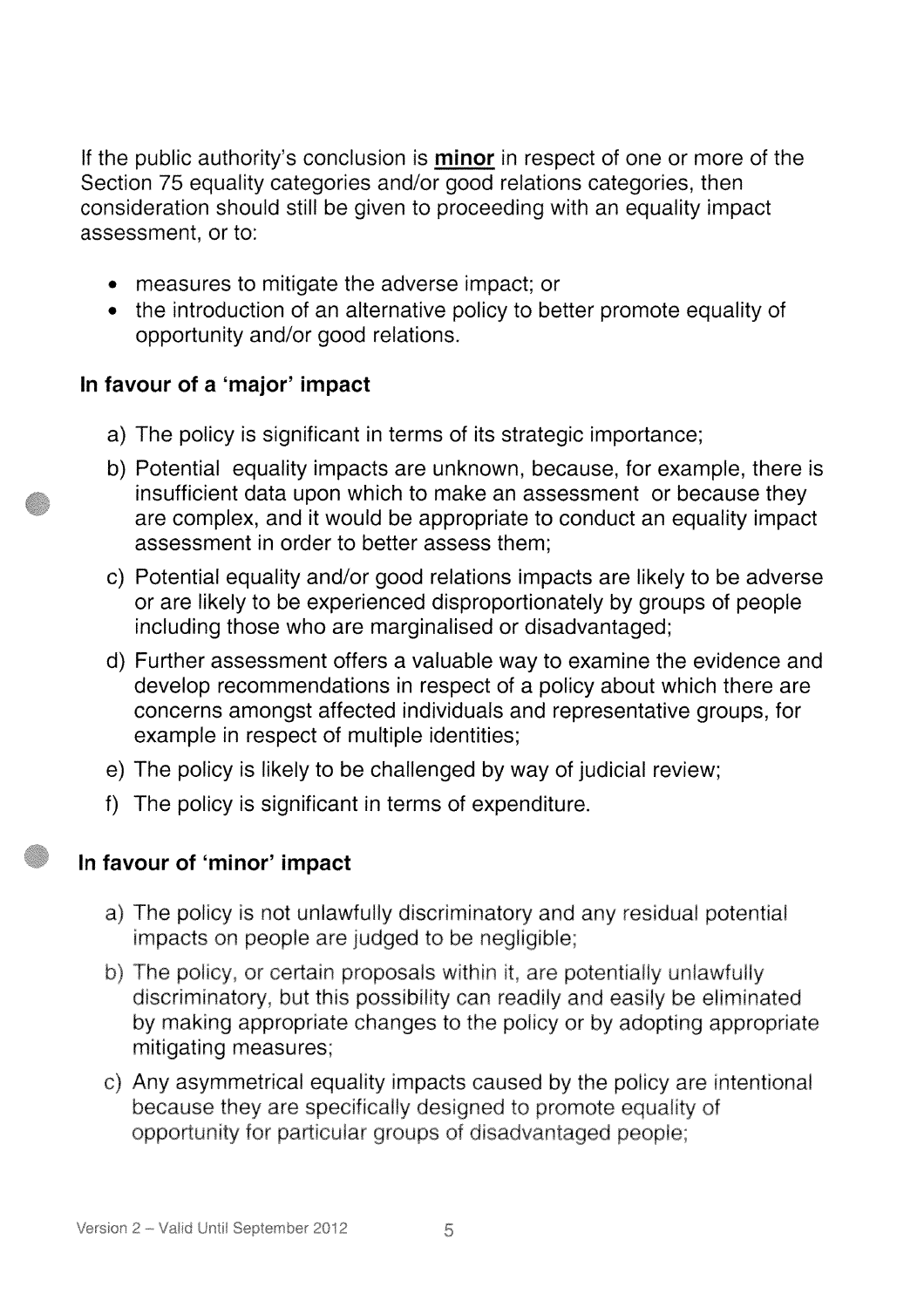d) By amending the policy there are better opportunities to better promote equality of opportunity and/or good relations.

#### In favour of none

- a) The policy has no relevance to equality of opportunity or good relations.
- b) The policy is purely technical in nature and will have no bearing in terms of its likely impact on equality of opportunity or good relations for people within the equality and good relations categories.

Taking into account the evidence presented above, consider and comment on the likely impact on equality of opportunity and good relations for those affected by this policy, in any way, for each of the equality and good relations categories, by applying the screening questions given overleaf and indicate the level of impact on the group i.e. minor, major or none.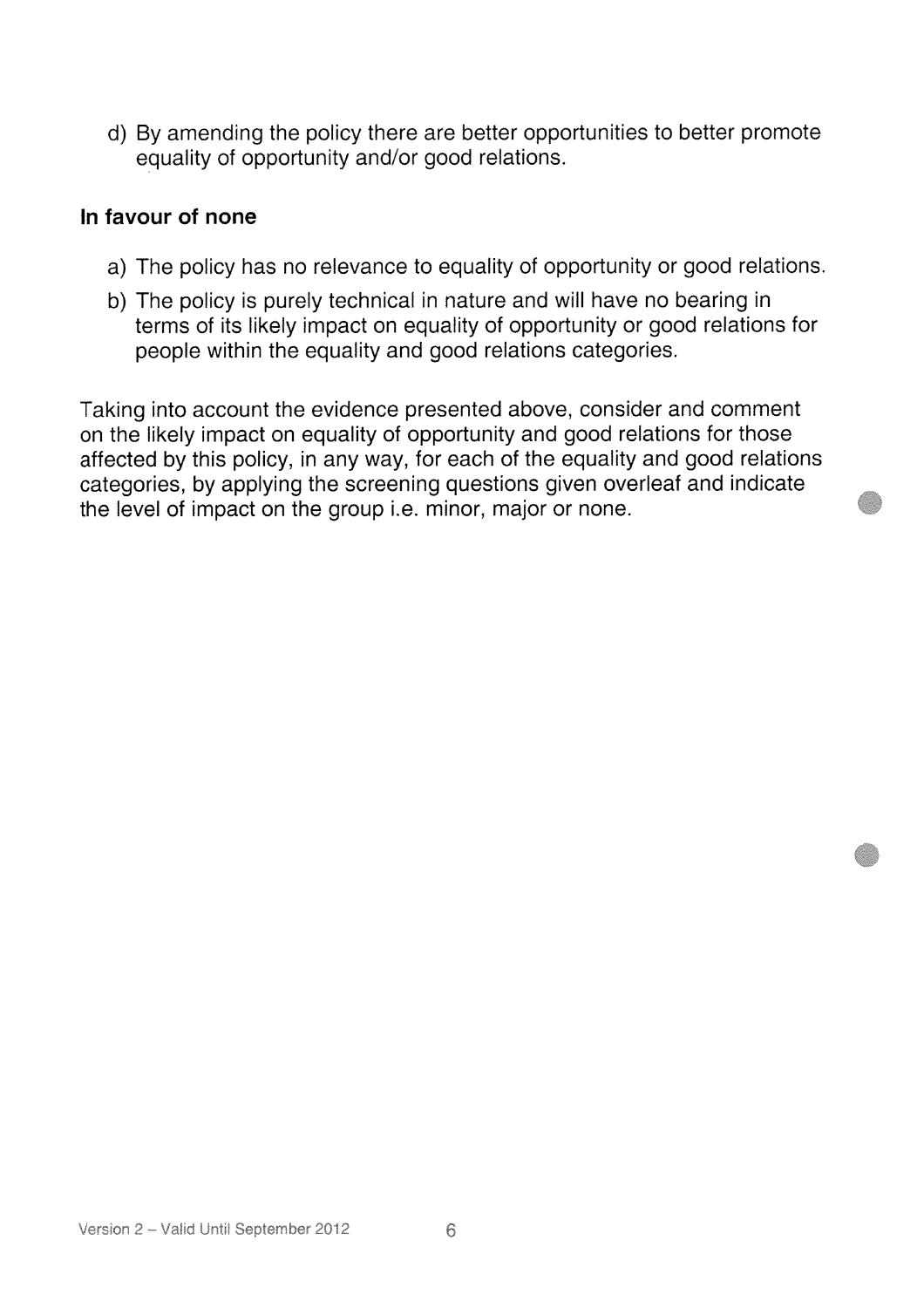# Screening questions

| 1 What is the likely impact on equality of opportunity for those affected<br>by this policy, for each of the Section 75 equality categories?<br>minor/major/none |                          |                                      |
|------------------------------------------------------------------------------------------------------------------------------------------------------------------|--------------------------|--------------------------------------|
| Section 75<br>category                                                                                                                                           | Details of policy impact | Level of impact?<br>minor/major/none |
| <b>ALL</b>                                                                                                                                                       |                          | <b>None</b>                          |

 $\frac{1}{\sqrt{2}}\frac{1}{\sqrt{2}}\left( \frac{1}{2}\right)$ 

| 3 To what extent is the policy likely to impact on good relations between<br>people of different religious belief, political opinion or racial group?<br>minor/major/none |                          |                                     |
|---------------------------------------------------------------------------------------------------------------------------------------------------------------------------|--------------------------|-------------------------------------|
| Good<br>relations<br>category                                                                                                                                             | Details of policy impact | Level of impact<br>minor/major/none |
| Religious<br>belief                                                                                                                                                       |                          | <b>None</b>                         |
| Political<br>opinion                                                                                                                                                      |                          | <b>None</b>                         |
| Racial<br>group                                                                                                                                                           |                          | <b>None</b>                         |

| 4 Are there opportunities to better promote good relations between<br>people of different religious belief, political opinion or racial group? |                         |                        |  |
|------------------------------------------------------------------------------------------------------------------------------------------------|-------------------------|------------------------|--|
| Good<br>relations<br>category                                                                                                                  | If Yes, provide details | If No, provide reasons |  |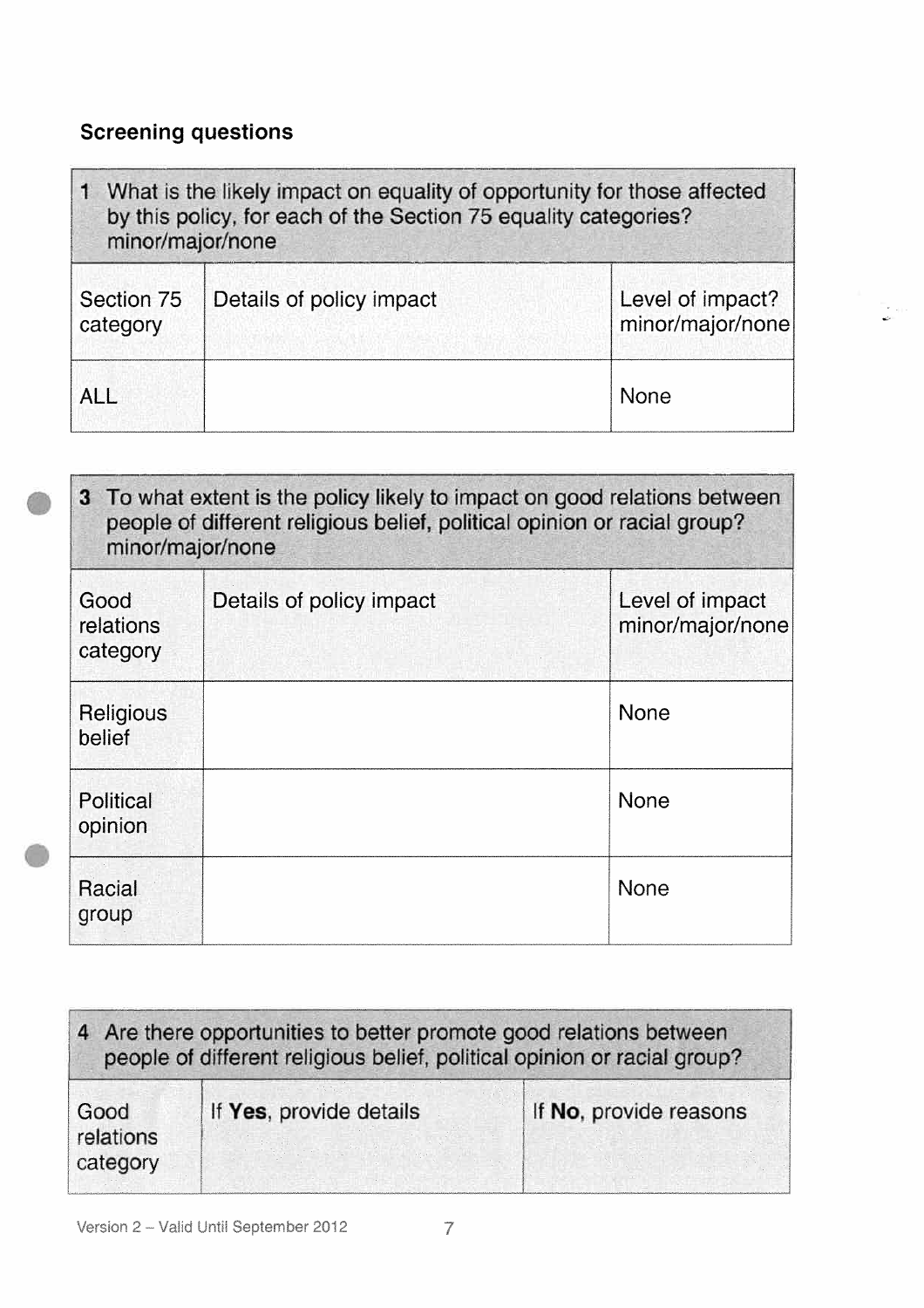| Religious<br>belief  | None, this is an internal<br>policy affecting all claims<br>from eligible companies<br>equally. |
|----------------------|-------------------------------------------------------------------------------------------------|
| Political<br>opinion | None, this is an internal<br>policy affecting all claims<br>from eligible companies<br>equally. |
| Racial<br>group      | None, this is an internal<br>policy affecting all claims<br>from eligible companies<br>equally. |

## Additional considerations

#### Multiple identity

Generally speaking, people can fall into more than one Section 75 category. Taking this into consideration, are there any potential impacts of the policy/decision on people with multiple identities? (For example; disabled minority ethnic people; disabled women; young Protestant men; and young lesbians, gay and bisexual people).

Provide details of data on the impact of the policy on people with multiple identities. Specify relevant Section 75 categories concerned.

None

#### Part 3. Screening decision

If the decision is not to conduct an equality impact assessment, please provide details of the reasons.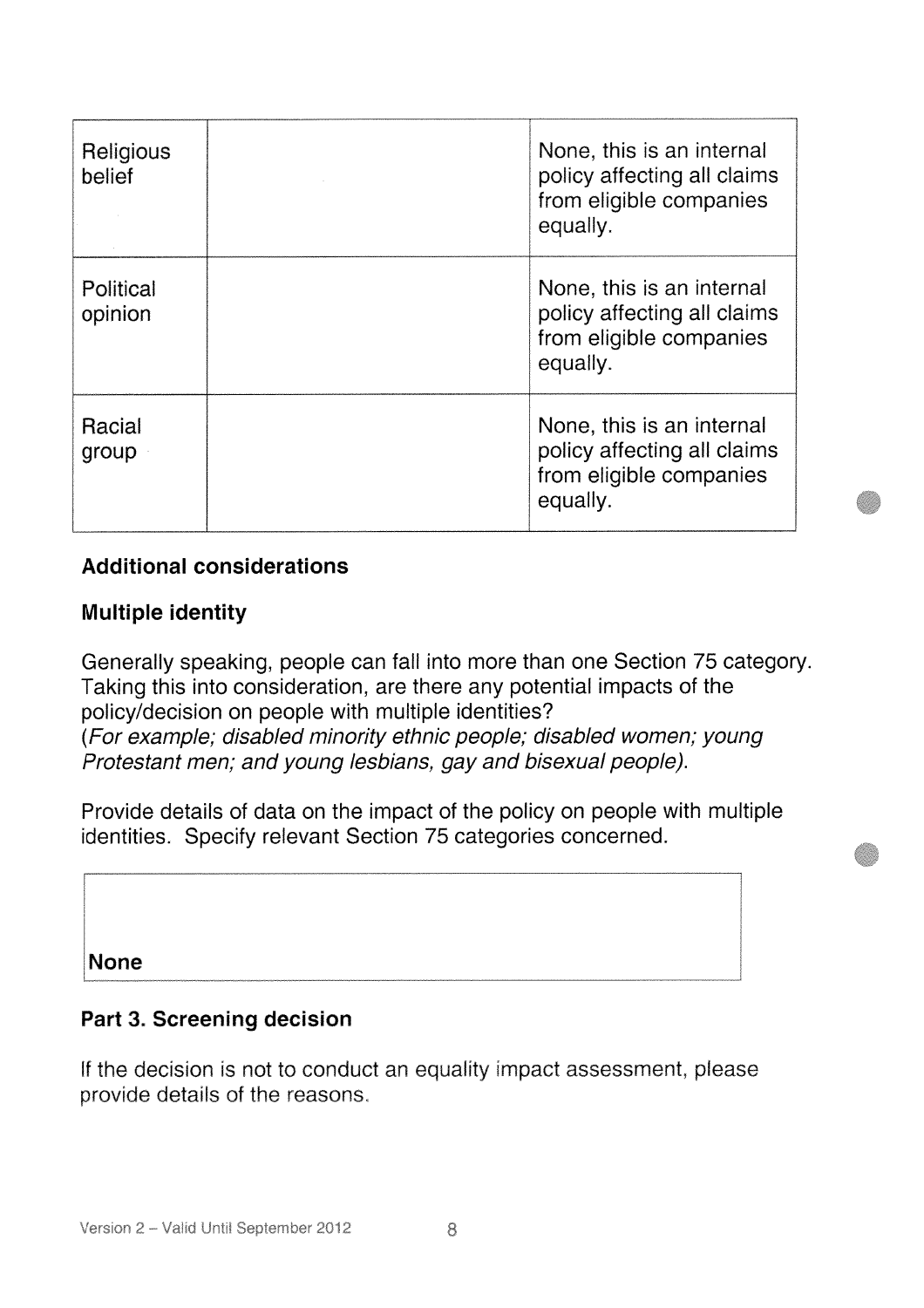No EQIA is felt necessary at this time, however we will monitor the application of this policy and review in one years time.

If the decision is not to conduct an equality impact assessment the public authority should consider if the policy should be mitigated or an alternative policy be introduced.

If the decision is to subject the policy to an equality impact assessment, please provide details of the reasons.

All public authorities' equality schemes must state the authority's arrangements for assessing and consulting on the likely impact of policies adopted or proposed to be adopted by the authority on the promotion of equality of opportunity. The Commission recommends screening and equality impact assessment as the tools to be utilised for such assessments Further advice on equality impact assessment may be found in a separate Commission publication: Practical Guidance on Equality Impact Assessment.

# Mitigation

When the public authority concludes that the likely impact is 'minor' and an equality impact assessment is not to be conducted, the public authority may consider mitigation to lessen the severity of any equality impact, or the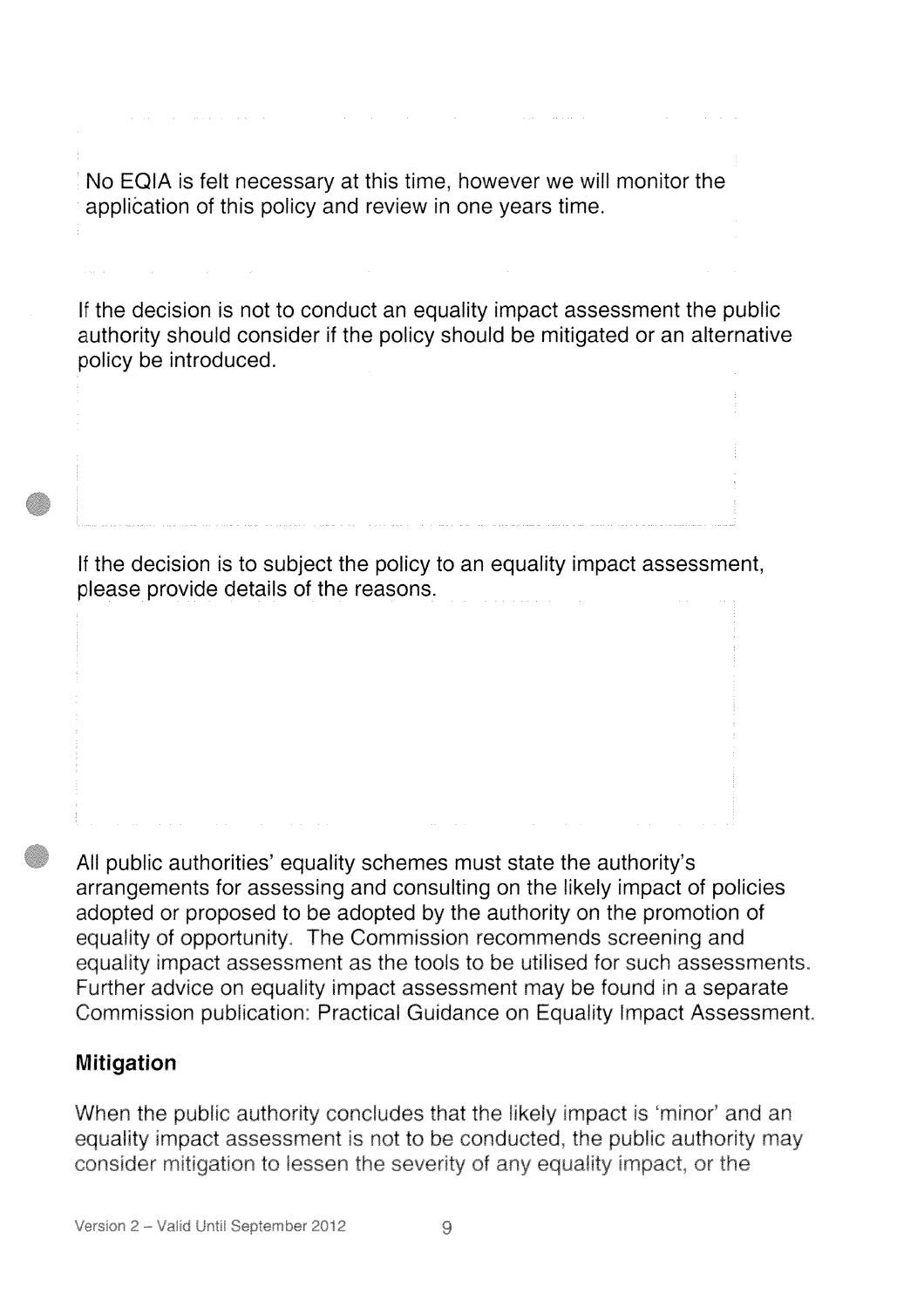introduction of an alternative policy to better promote equality of opportunity or good relations.

Can the policy/decision be amended or changed or an alternative policy introduced to better promote equality of opportunity and/or good relations?

If so, give the reasons to support your decision, together with the proposed changes/amendments or alternative policy.

# Timetabling and prioritising

Factors to be considered in timetabling and prioritising policies for equality impact assessment.

If the policy has been 'screened in' for equality impact assessment, then please answer the following questions to determine its priority for timetabling the equality impact assessment.

On a scale of <sup>1</sup> -3, with <sup>1</sup> being the lowest priority and 3 being the highest, assess the policy in terms of its priority for equality impact assessment.

| <b>Priority criterion</b>                            | Rating<br>$(1-3)$ |
|------------------------------------------------------|-------------------|
| Effect on equality of opportunity and good relations |                   |
| Social need                                          |                   |
| Effect on people's daily lives                       |                   |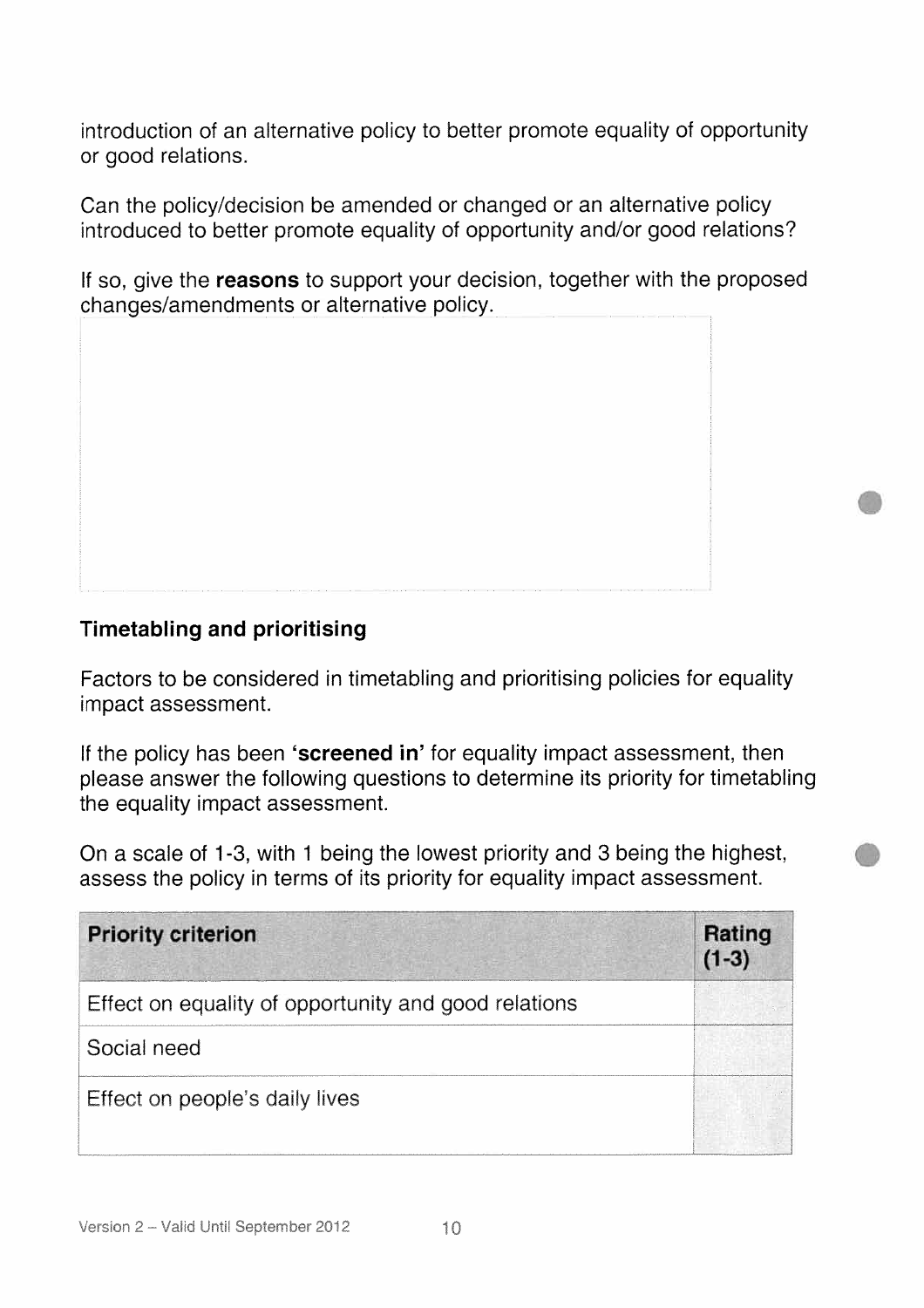## Relevance to a public authority's functions

Note: The Total Rating Score should be used to prioritise the policy in rank order with other policies screened in for equality impact assessment. This list of priorities will assist the public authority in timetabling. Details of the Public Authority's Equality Impact Assessment Timetable should be included in the quarterly Screening Report.

Is the policy affected by timetables established by other relevant public authorities?

If yes, please provide details